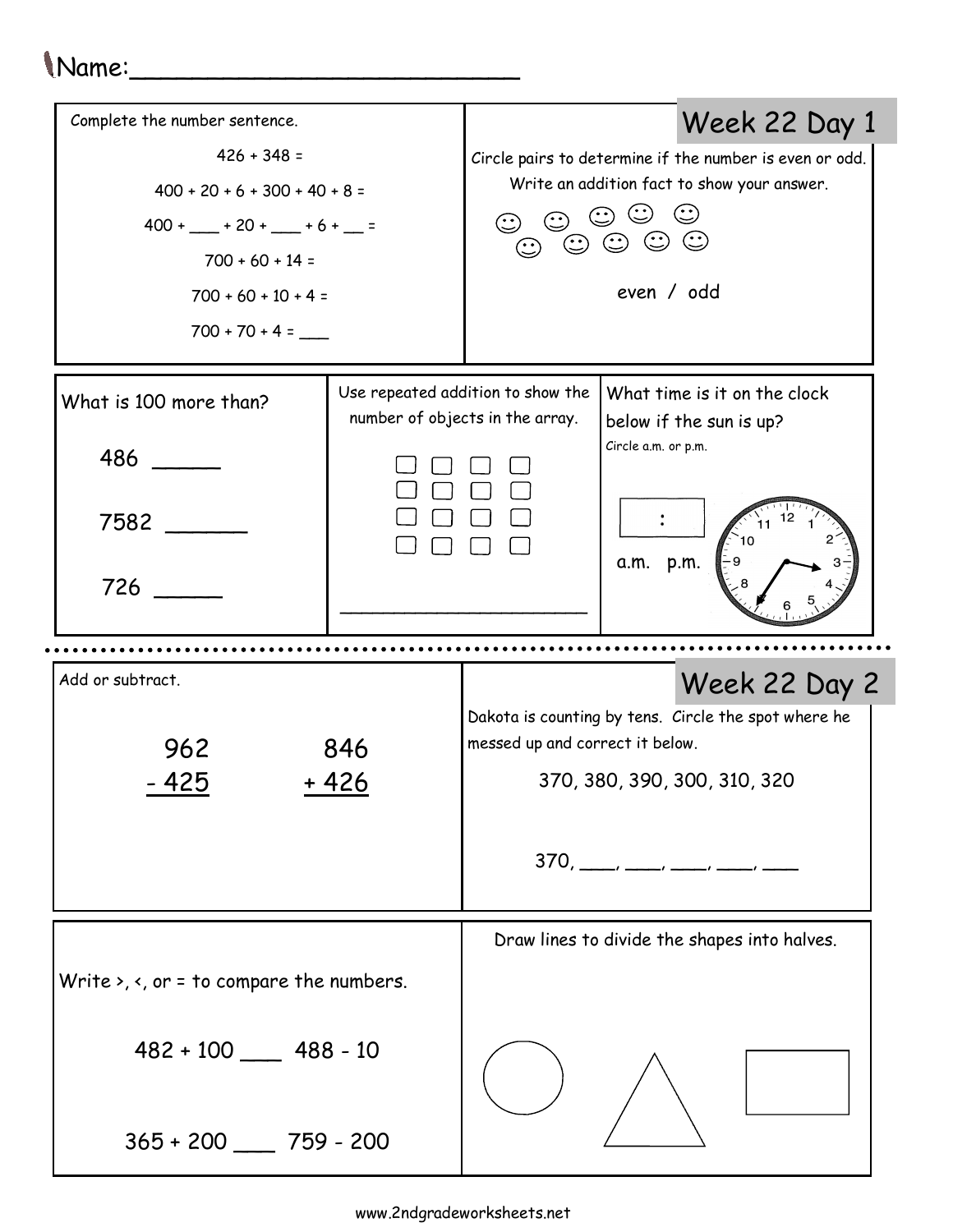## Name:\_\_\_\_\_\_\_\_\_\_\_\_\_\_\_\_\_\_\_\_\_\_\_\_\_



Chace measured the length of his desk with paper clips and with crayons. His desk was 15 paper clips long. His desk was 6 crayons long. Why did he get different answers with each measurement unit?

\_\_\_\_\_\_\_\_\_\_\_\_\_\_\_\_\_\_\_\_\_\_\_\_\_\_\_\_\_\_\_\_\_\_\_\_\_\_\_\_\_\_\_\_\_\_\_\_\_\_\_\_\_\_\_\_\_\_\_\_\_\_\_\_\_\_\_\_\_

\_\_\_\_\_\_\_\_\_\_\_\_\_\_\_\_\_\_\_\_\_\_\_\_\_\_\_\_\_\_\_\_\_\_\_\_\_\_\_\_\_\_\_\_\_\_\_\_\_\_\_\_\_\_\_\_\_\_\_\_\_\_\_\_\_\_\_\_\_

\_\_\_\_\_\_\_\_\_\_\_\_\_\_\_\_\_\_\_\_\_\_\_\_\_\_\_\_\_\_\_\_\_\_\_\_\_\_\_\_\_\_\_\_\_\_\_\_\_\_\_\_\_\_\_\_\_\_\_\_\_\_\_\_\_\_\_\_\_